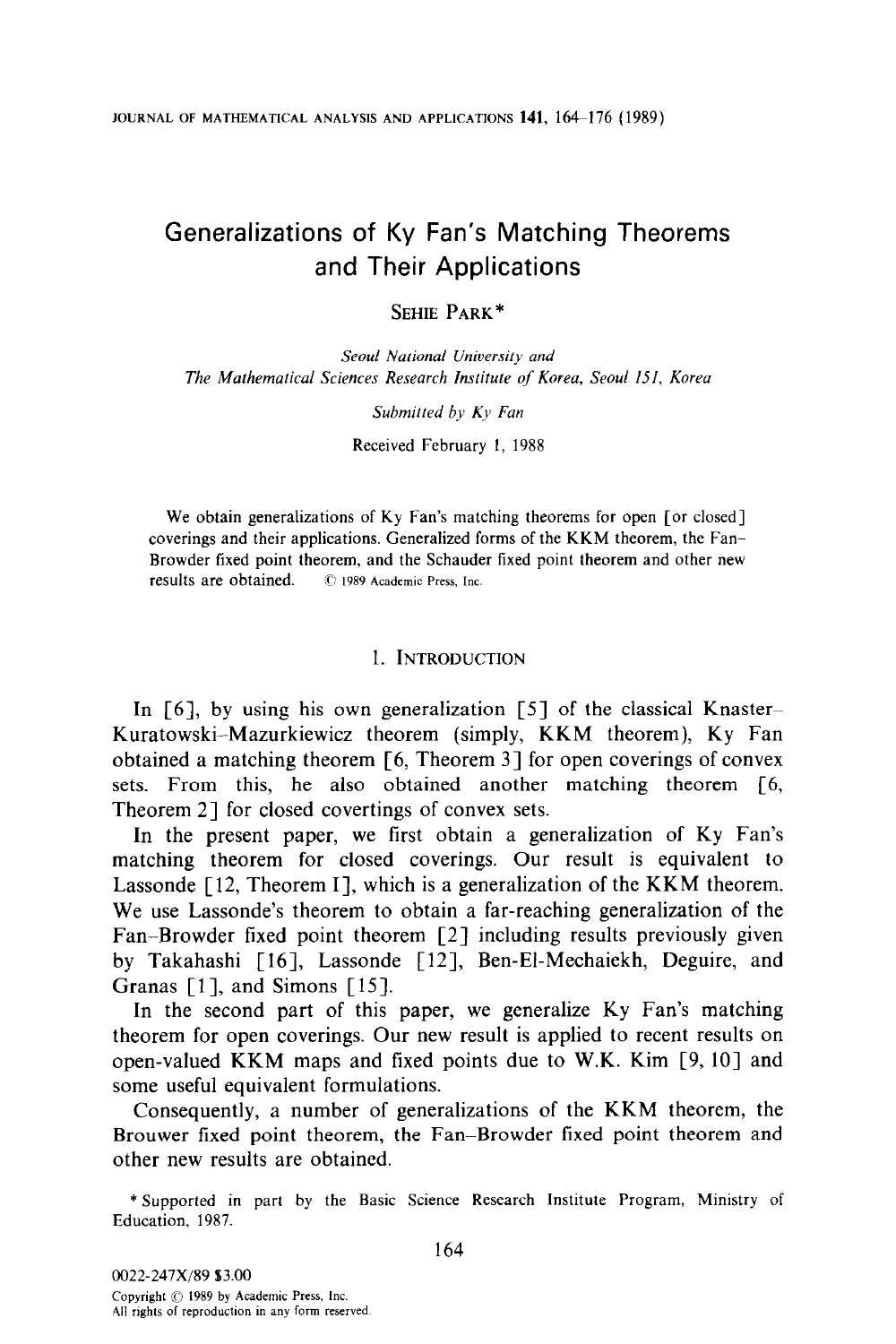#### 2. PRELIMINARIES

We follow mainly Lassonde [12].

Let D and X be two sets. A multifunction  $F: D \to 2^X$  is a function from D into the power set  $2^x$  of X, that is,  $Fx \subset X$  for each  $x \in D$ . Let  $F(D) \equiv \bigcup \{Fx:x \in D\}$  and  $F^{-1}y \equiv \{x \in D: y \in Fx\}$  for  $y \in X$ .

Let X be a convex set in a vector space and  $D \subset X$ . A multifunction  $G: D \to 2^X$  is called KKM if  $\text{co}\{x_1, x_2, ..., x_n\} \subset \bigcup_{i=1}^n Gx_i$  for each finite subset  $\{x_1, x_2, ..., x_n\} \subset D$ , where co denotes the convex hull.

A convex space X is a nonempty convex set X (in a vector space) with any topology that induces the Euclidean topology on the convex hulls of its finite subsets. In fact, we may regard that  $X$  has the relative finite topology.

A nonempty subset  $L$  of a convex space  $X$  is called a c-compact set if for each finite subset  $S \subset X$  there is a compact convex set  $L_S \subset X$  such that  $L\cup S\subset L_S$ .

A subset  $A$  of a topological space  $Y$  is said to be *compactly closed* [resp. open] in Y if for every compact set  $K \subset Y$  the set  $A \cap K$  is closed [resp. open] in  $K$ .

Let  $\mathcal{C}(X, Y)$  denote the class of all continuous maps from X into Y.

The following version of Ky Fan's generalization  $[5]$  of the KKM theorem is due to Dugundii and Granas  $\lceil 3 \rceil$  and Lassonde  $\lceil 12 \rceil$ :

THEOREM  $0$ . Let  $D$  be a nonempty subset of a convex space  $X$  and  $G: D \to 2^X$  a closed valued KKM multifunction. Then the family  $\{Gx : x \in D\}$ has the finite intersection property. Further, if Gx is compact for some  $x \in D$ , then  $\bigcap$  { $Gx$ : $x \in D$  }  $\neq \emptyset$ .

Note that if  $X$  is a convex subset of a Hausdorff topological vector space  $(t.v.s.)$ , then the closedness assumption is the same to the relatively finitely closedness.

# 3. A MATCHING THEOREM FOR OPEN COVERINGS

We begin with the following special case of the main result of this section.

THEOREM 1. Let  $D$  be a nonempty subset in a compact convex space  $X$ , *Y* a topological space, and  $A: D \rightarrow 2^{Y}$  a multifunction satisfying

- (i) for each  $x \in D$ , Ax is compactly open in Y, and
- (ii)  $A(D) = Y$ .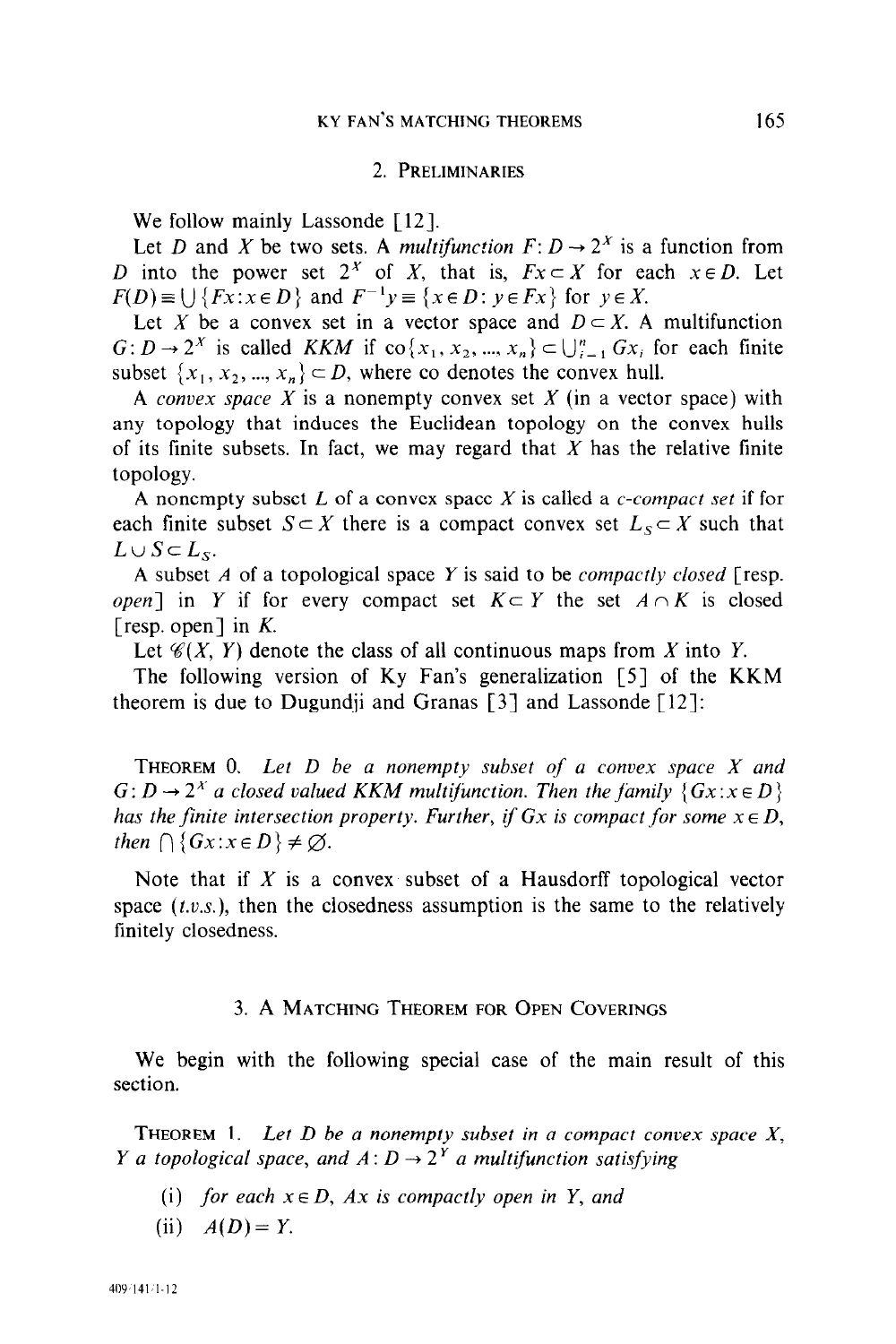Then, for each  $s \in \mathcal{C}(X, Y)$ , there exist a nonempty finite subset  $\{x_1, x_2, ..., x_n\}$  of D and an  $x_0 \in \text{co}\{x_1, x_2, ..., x_n\}$  such that  $sx_0 \in \bigcap_{i=1}^n Ax_i$ .

*Proof.* For each  $x \in D$ , let  $Fx \equiv Y \setminus Ax$  and let  $Gx \equiv (s^{-1}F)x$ . Suppose that the conclusion is false. Then for every finite subset  $\{x_1, x_2, ..., x_n\}$  of D, we have

$$
s(\cos\{x_1, x_2, ..., x_n\}) \subset Y \setminus \bigcap_{i=1}^n Ax_i = \bigcup_{i=1}^n Fx_i,
$$

that is,

$$
\text{co}\{x_1, x_2, ..., x_n\} \subset \bigcup_{i=1}^n (s^{-1}F)x_i = \bigcup_{i=1}^n Gx_i.
$$

Therefore,  $G$  is a closed valued KKM map. Since  $X$  is compact, each Gx is compact. Then by Theorem 0, we have  $\bigcap \{ Gx : x \in D \} =$  $\bigcap \{ (s^{-1}F)x : x \in D \} \neq \emptyset$ , and hence  $\bigcap \{Fx : x \in D \} \neq \emptyset$ . But this means  $1$  $\{Ax : x \in D\} = A(D) \neq Y$  against our hypothesis. This completes our proof.

*Remark.* If X is contained in a convex subset Y of a topological vector space E and if s is the inclusion of X into Y, then Theorem 1 reduces to  $[6, 6]$ Lemma 11.

The following consequence of Theorem 1 is the main result of this section.

THEOREM 2. Let  $D$  be a nonempty subset of a convex space  $X, Y$  a topological space, and  $A: D \rightarrow 2^Y$  a multifunction satisfying

- (i) for each  $x \in D$ , Ax is compactly open in Y,
- (ii)  $A(D) = Y$ , and

(iii) there are a c-compact set  $L \subset X$  and a compact set  $K \subset Y$  such that  $Y \setminus A(L \cap D) \subset K$ .

Then, for each  $s \in \mathcal{C}(X, Y)$ , there exist a nonempty finite subset  ${x_1, x_2, ..., x_n}$  of D and an  $x_0 \in \text{co} {x_1, x_2, ..., x_n}$  such that  $sx_0 \in \bigcap_{i=1}^n Ax_i$ .

*Proof.* In the case when  $A(L \cap D) = Y$ , the conclusion follows from Theorem 1. Let  $Y \setminus A(L \cap D)$  be nonempty. Since  $A(D) =$  $Y \supset K \supset Y\setminus A(L \cap D)$ , we obtain  $\{x_1, x_2, ..., x_n\} \subset D\setminus L$  such that  $Y\setminus A(L\cap D) \subset \bigcup_{i=1}^n Ax_i$ . Consider  $D_1 \equiv (L\cap D) \cup \{x_1, x_2, ..., x_n\}$  and  $X_1 \equiv \text{co}(L \cup \{x_1, x_2, ..., x_n\})$ . Since  $D_1 \subset D$ ,  $D_1 \subset X_1 \subset X$ ,  $A(D_1) = Y$ , and  $X_1$  is compact, we obtain the conclusion by again using Theorem 1.

Remarks. 1. We modified the proof of Takahashi [16, Theorem 1].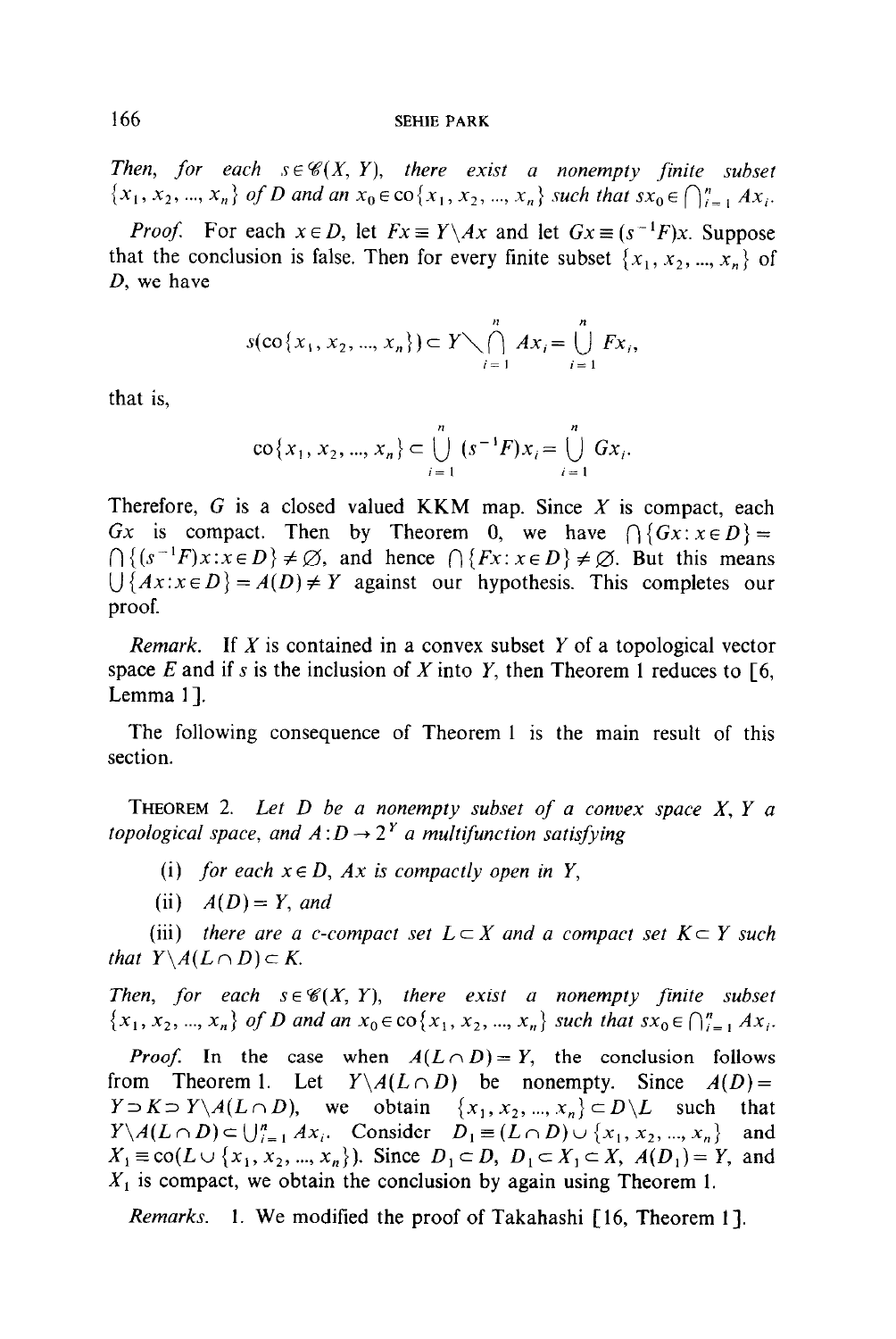2. If  $X \equiv Y$  is a convex subset of a t.v.s. E and  $s \equiv 1_X$ , Theorem 2 reduces to Ky Fan [6, Theorem 3].

3. In fact, (iii) implies that  $Y \setminus A(L \cap D)$  is compact. Observe that in case X or Y is compact the condition (iii) is immediately fulfilled; more precisely, the case of a compact X reduces to the case of a compact Y by considering  $Y' \equiv sX$  and  $A'x = Ax \cap Y'$ .

## 4. GENERALIZATIONS OF THE KKM THEOREM

Theorem 2 may be restated in its contrapositive form and in terms of the complement  $Fx$  of  $Ax$  in  $Y$  as follows:

THEOREM 3. Let  $D$  be a nonempty subset of a convex space  $X, Y$  a topological space,  $F: D \to 2^Y$  a multifunction, and  $s \in \mathcal{C}(X, Y)$  satisfying

- (i) for each  $x \in D$ , Fx is compactly closed in Y,
- (ii) for any finite subset  $\{x_1, x_2, ..., x_n\}$  of D,

$$
s(\cos\{x_1, x_2, ..., x_n\}) \subset \bigcup_{i=1}^n F x_i,
$$

and

(iii) there are a c-compact set  $L \subset X$  and a compact set  $K \subset Y$  such that  $\bigcap \{Fx:x\in L\cap D\}\subset K$ .

Then we have  $\bigcap \{Fx:x\in D\}\neq \emptyset$ .

Remarks. 1. Theorem 3 is due to Lassonde [12, Theorem I].

2. If  $X \equiv Y$  and  $s \equiv 1_x$ , Theorem 3 reduces to Ky Fan [6, Theorem 41.

3. If L is a singleton, then we have the following generalization of Theorem 0.

THEOREM 4. Let  $D$  be a nonempty subset of a convex space  $X, Y, a$ topological space,  $F: D \to 2^Y$  a multifunction, and  $s \in \mathcal{C}(X, Y)$  satisfying (i) and (ii) of Theorem 3, and

(iii) Fx is compact for at least one  $x \in D$ .

Then we have  $\bigcap \{Fx:x\in D\}\neq\emptyset$ .

*Remark.* In fact, Theorems  $0-4$  are all logically equivalent to the KKM theorem, the Sperner lemma, and the Brouwer fixed point theorem.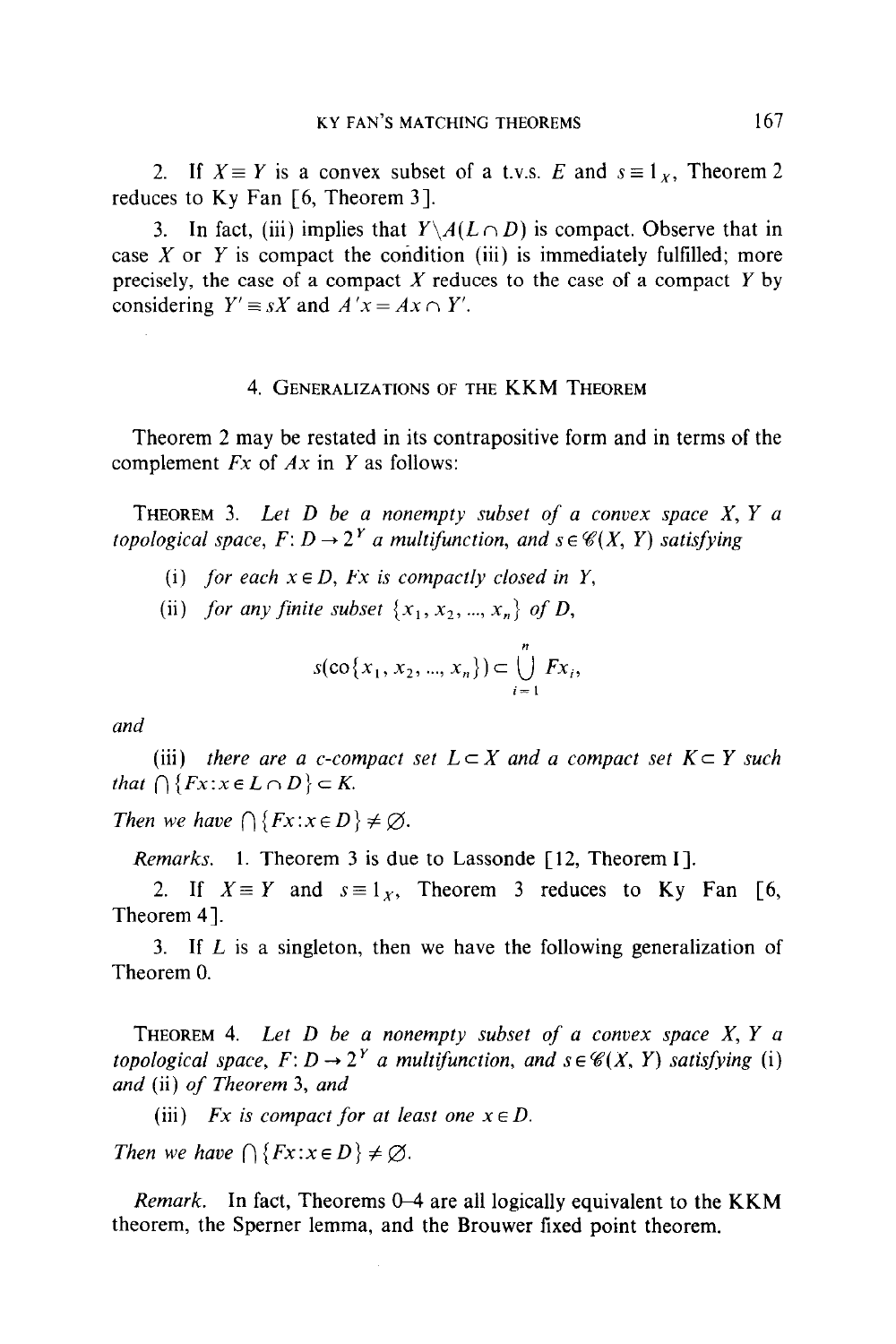#### 168 SEHIE PARK

For certain applications, it is convenient to reformulate Theorem 3 in the following form.

**THEOREM** 5. Let  $D$  be a nonempty subset of a convex space  $X$ ,  $Y$  a topological space,  $B \subset X \times Y$ , and  $s \in \mathcal{C}(X, Y)$  satisfying

(i) for each  $x \in D$ ,  $\{y \in Y: (x, y) \in B\}$  is compactly closed in Y, and

(ii) for any finite subset  $\{x_1, x_2, ..., x_n\}$  of D and for any n positive reals  $\alpha_i$  with  $\sum_{i=1}^n \alpha_i = 1$ , we have  $(x_k, s(\sum_{i=1}^n \alpha_i x_i)) \in B$  for some k,  $1 \leq k \leq n$ .

Then for any c-compact set  $L \subset X$ , either there exists  $y_1 \in Y$  such that  $(x, y_1) \in B$  for all  $x \in D$ , or for any compact set  $K \subset Y$ , there exists  $y_2 \in Y\backslash K$ such that  $(x, y_2) \in B$  for all  $x \in L \cap D$ .

*Remark.* If  $X \equiv Y$ ,  $K \equiv L$ , and  $s = 1<sub>x</sub>$ , Theorem 5 reduces to an earlier result of Ky Fan.

#### 5. GENERALIZATIONS OF THE FAN-BROWDER FIXED POINT THEOREM

As an application of Theorem 2, we give the following generalization of the Fan-Browder fixed point theorem  $[2]$ .

THEOREM 6. Let  $D$  be a nonempty subset of a convex space  $X$  and  $Y$  a topological space. Let A,  $B: D \to 2^Y$  be multifunctions satisfying the following conditions:

- (a)  $Bx \subset Ax$  for each  $x \in D$ ,
- (b)  $A^{-1}y$  is convex for each  $y \in Y$ ,
- (c)  $B^{-1}y \neq \emptyset$  for each  $y \in Y$ ,
- (d) Bx is compactly open for each  $x \in D$ , and
- (e) for some c-compact set  $L \subset X$ ,  $Y \setminus B(L \cap D)$  is compact.

Then, for any  $s \in \mathcal{C}(X, Y)$ , there exists an  $x_0 \in D$  such that  $sx_0 \in Ax_0$ .

*Proof.* Since the conditions (d), (c), and (e) imply (i), (ii), and (iii) of Theorem 2, respectively, there exist  $\{x_1, x_2, ..., x_n\} \subset D$  and  $x_0 \in \text{co}\{x_1, x_2, ..., x_n\}$  such that  $sx_0 \in \bigcap_{i=1}^n Bx_i \subset \bigcap_{i=1}^n Ax_i$ . We have  $x_i \in A^{-1}(sx_0)$  for all  $i = 1, ..., n$ , and hence, by (b), co $\{x_1, x_2, ..., x_n\} \subset$  $A^{-1}(sx_0)$ . In particular,  $x_0 \in A^{-1}(sx_0)$ , that is,  $sx_0 \in Ax_0$ . This completes our proof.

Remarks. 1. The condition (c) can be replaced by the following: (c)'  $B^{-1}v \neq \emptyset$  for each  $v \in Y \setminus B(L \cap D)$ .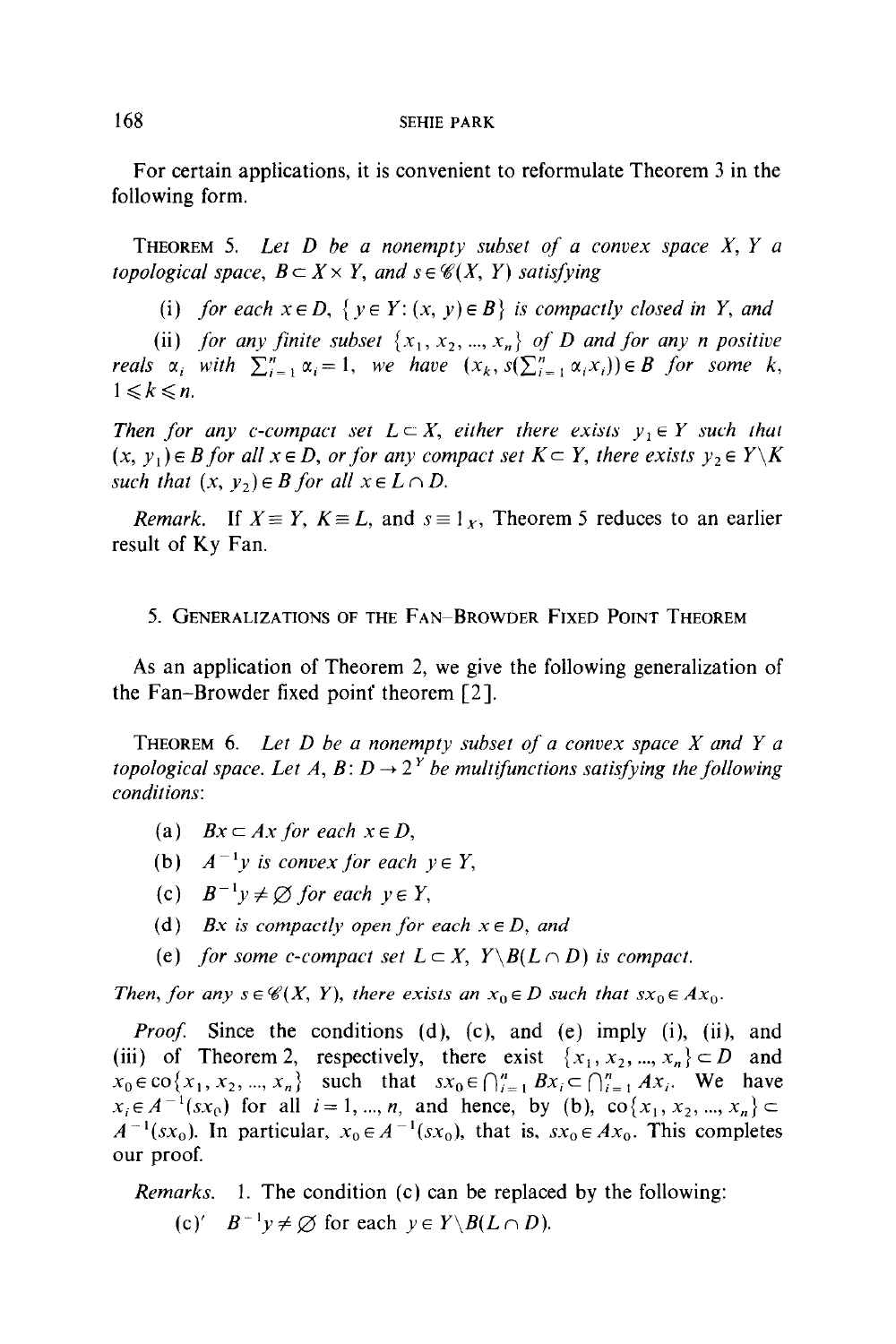For, given  $y \in B(L \cap D)$ , there exists an  $x \in L \cap D$  such that  $y \in Bx$ , that is,  $x \in B^{-1}y$ .

2. Theorem 6 is the main result of our previous work  $\lceil 13 \rceil$ , where various applications of Theorem 6 are given.

3. As we noted in [13], Theorem 6 generalizes Takahashi [ 16, Theorems 2 and 51, Lassonde [ 12, Theorem 1.11, Ben-El-Mechaiekh, Deguire, and Granas [1, Theorem 1], Simons [15, Theorem 4.3], Ko and Tan  $[11,$  Theorem 3.1], and Browder  $[2,$  Theorem 1].

#### 6. A MATCHING THEOREM FOR CLOSED COVERINGS

We begin with the following main theorem in this section.

THEOREM 7. Let  $X$  be a convex space,  $Y$  a topological space, and  $s \in \mathcal{C}(X, Y)$ . Let  $A_1, A_2, ..., A_n$  be a finite family of n compactly closed subsets of Y such that  $\bigcup_{i=1}^n A_i = Y$ . Then for any n points  $x_1, x_2, ..., x_n$ (not necessarily distinct) of  $X$ , there exist  $k$  indices (for a suitable  $k$ )  $i_1 < i_2 < \cdots < i_k$  such that

$$
s(\operatorname{co}\{x_{i_1}, x_{i_2}, ..., x_{i_k}\}) \cap \bigcap_{j=1}^k A_{i_j} \neq \varnothing.
$$

*Proof.* Consider an  $(n-1)$ -simplex  $A^{n-1} = b_1 b_2 \cdots b_n$  and define  $f: \Delta^{n-1} \to X$  by  $f(\sum_{i=1}^n \lambda_i h_i) = \sum_{i=1}^n \lambda_i x_i$  for any  $\lambda_i \ge 0$  with  $\sum_{i=1}^n \lambda_i = 1$ . For each  $z \in \Delta^{n-1}$ , let  $I(z) = \{i : (sf) \in A_i\} \neq \emptyset$ , and let  $Tz$  be the convex hull of  $\{b_i: i \in I(z)\}$ . For each  $z \in A^{n-1}$ ,  $\bigcup \{A_i: i \notin I(z)\}$  is compactly closed so  $U_z = A^{n-1} \setminus f^{-1} s^{-1} (\bigcup \{A_i : i \notin I(z)\})$  is an open neighborhood of z in  $\Delta^{n-1}$ . If  $z' \in U_z$ , then  $I(z') \subset I(z)$  and therefore  $Tz' \subset Tz$ . Consequently, T is an u.s.c. multifunction defined on  $A^{n-1}$ . For each  $z \in A^{n-1}$ , Tz is a nonempty compact convex subset of  $A^{n-1}$ . Therefore, by the Kakutani fixed point theorem, there exists a point  $z \in \Delta^{n-1}$  such that  $z \in Tz$ . If we take  $J=$  ${x_i : i \in I(z)}$ , then  $x_0 \equiv fz \in \infty J$  and  $sx_0 \in \bigcap \{A_i : i \in I(z)\}\$ . This completes our proof.

For  $X \equiv Y$  and  $s \equiv 1_X$ , Theorem 7 reduces to the following matching theorem of Ky Fan  $\lceil 6$ , Theorem 2 $\rceil$  for closed coverings of convex sets.

COROLLARY 7.1. Let X be a convex space and  $\{A_i\}_{i=1}^n$  a finite family of n closed subsets of X such that  $\bigcup_{i=1}^n A_i = X$ . Then for any n points  $x_1, x_2, ..., x_n$  of X, there exist k indices  $i_1 < i_2 < \cdots < i_k$  such that

$$
\operatorname{co}\left\{x_{i_1}, x_{i_2}, ..., x_{i_k}\right\} \cap \bigcap_{j=1}^k A_{i_j} \neq \varnothing.
$$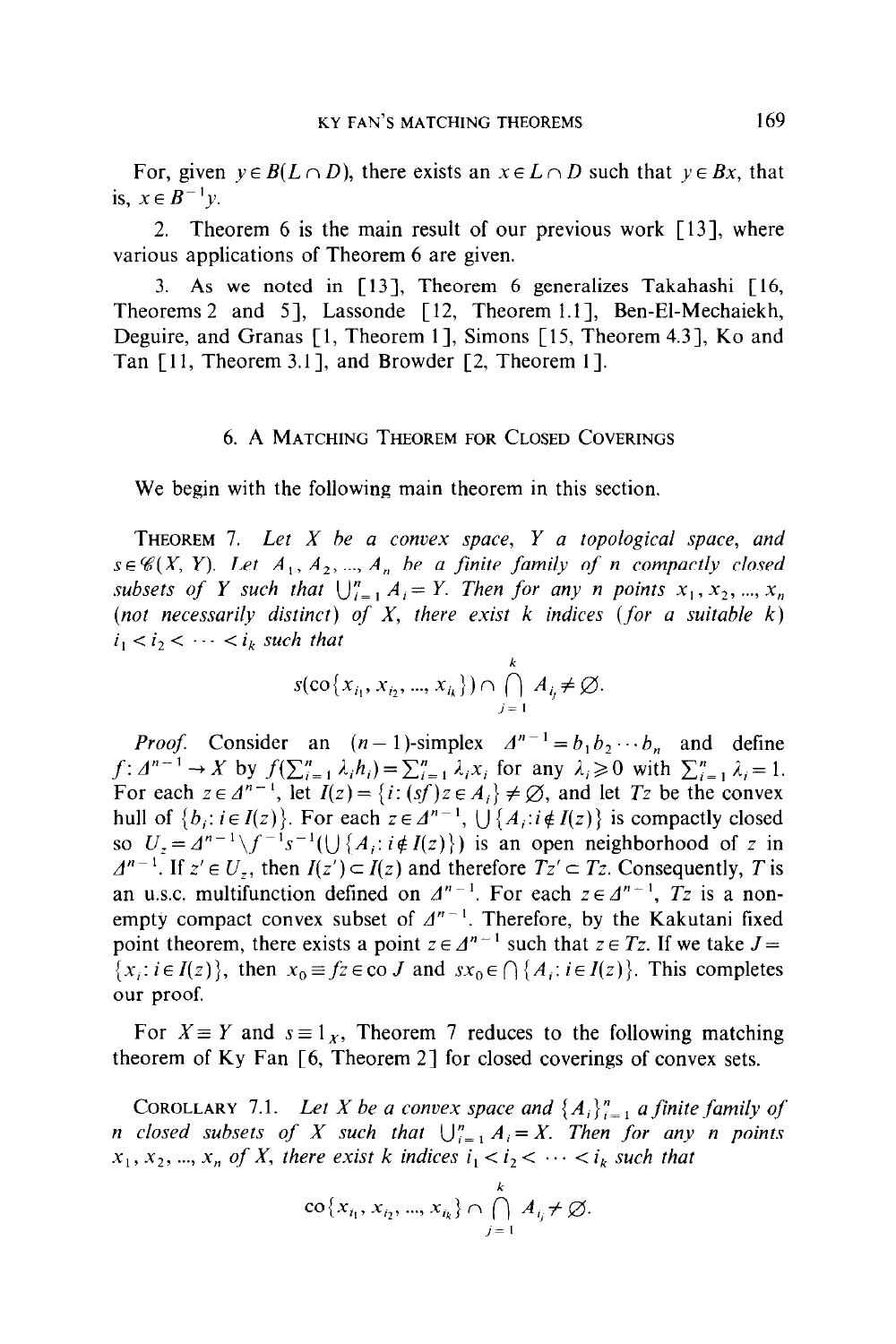#### 170 SEHIE PARK

Remark. Ky Fan obtained Corollary 7.1 from [6, Theorem 11, which is a consequence of the well-known Fan-Glicksberg fixed point theorem [4, 71, and also from Theorem 2. However, we obtained Theorem 7, and hence Corollary 7.1, from the Kakutani fixed point theorem [8].

From Theorem 7 we obtain generalizations of a KKM type theorem which is an open valued version of the first part of Theorem 0.

THEOREM 8. Let  $D$  be a nonempty subset of a convex space  $X, Y$  a topological space,  $G: D \to 2^Y$  a multifunction, and  $s \in \mathcal{C}(X, Y)$ . Suppose that

- (i) for each  $x \in D$ ,  $Gx$  is compactly open in Y, and
- (ii) for any finite subset  $\{x_1, x_2, ..., x_n\}$  of D,

$$
s(\cos\{x_1, x_2, ..., x_n\}) \subset \bigcup_{i=1}^n Gx_i.
$$

Then the family  $\{Gx : x \in D\}$  has the finite intersection property.

Proof. Suppose, on the contrary, that there exists a finite subset  $\{x_1, x_2, ..., x_n\}$  of D such that  $\bigcap_{i=1}^n Gx_i = \emptyset$ . Let  $F: D \to 2^Y$  be given by  $Fx = X\backslash Gx$  for each  $x \in D$ . Then  $\{Fx_i\}_{i=1}^n$  is a family of compactly closed subsets of Y such that

$$
\bigcup_{i=1}^n Fx_i = Y \bigg| \bigcap_{i=1}^n Gx_i = Y.
$$

Therefore, by Theorem 7, there exist k indices  $i_1 < i_2 < \cdots < i_k$  such that

$$
s(\operatorname{co}\{x_{i_1}, x_{i_2}, ..., x_{i_k}\}) \cap \bigcap_{j=1}^k Fx_{i_j} \neq \emptyset,
$$

that is,

$$
s(\mathbf{co}\{x_{i_1}, x_{i_2}, ..., x_{i_k}\}) \neq Y \Big\backslash \bigcap_{j=1}^k Fx_{i_j} = \bigcup_{j=1}^k Gx_{i_j},
$$

which contradicts the condition (ii). This completes our proof.

For  $X \equiv Y$  and  $s \equiv 1_X$ , Theorem 8 reduces to the following:

COROLLARY 8.1. Let  $D$  be a nonempty subset of a convex space  $X$  and  $G: D \to 2^X$  a compactly open valued KKM multifunction. Then the family  $\{Gx : x \in D\}$  has the finite intersection property.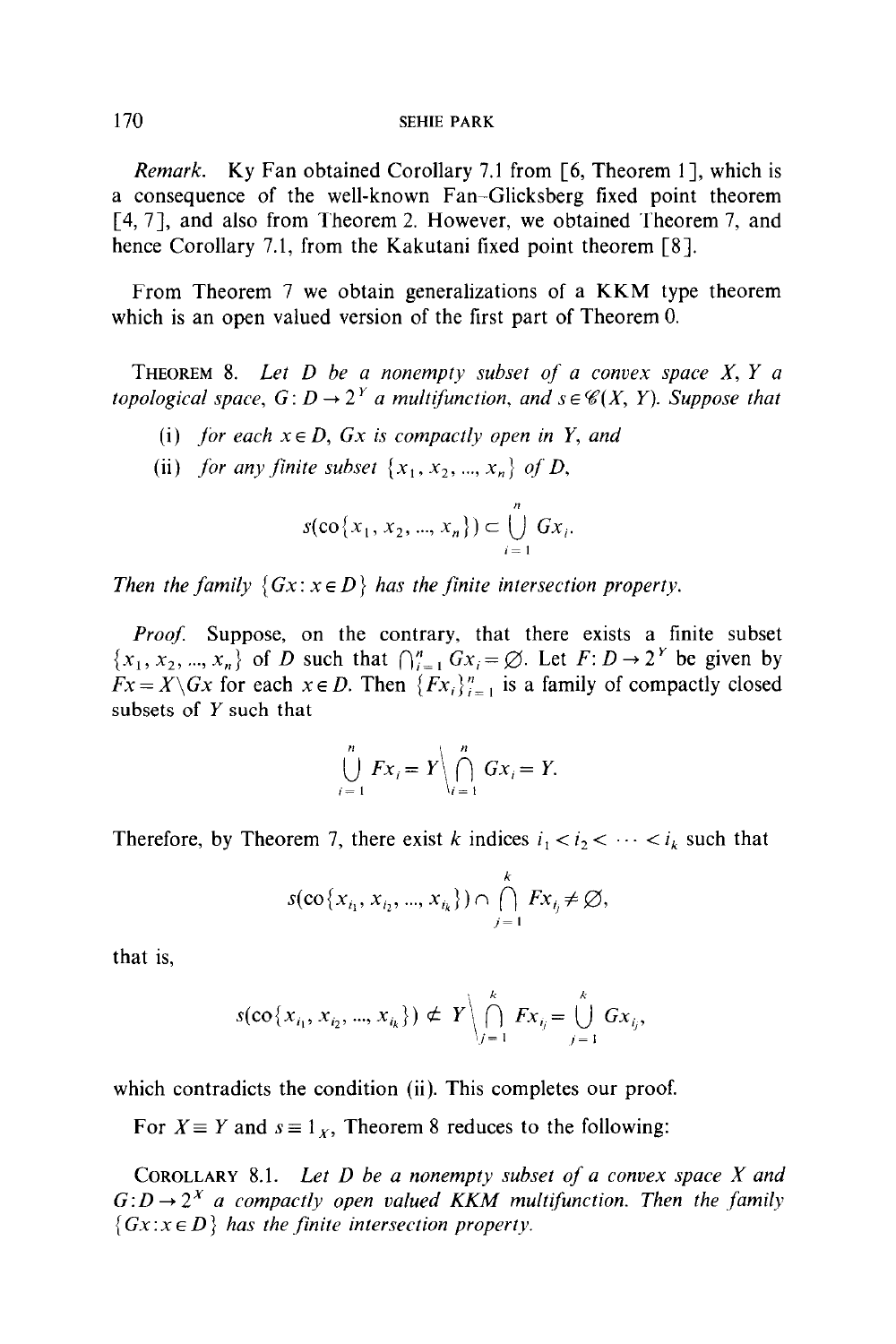Remarks. 1. If X is a convex subset of a t.v.s.  $E$ , then the openness of  $Gx$  is actually relatively finitely open. Therefore, in this case, Corollary 8.1 generalizes W. K. Kim [ 10, Theorems 1 and 21.

2. If X is a t.v.s. E, Corollary 8.1 generalizes W. K. Kim  $[9, 9]$ Theorem 2].

3. The following consequence of Corollary 8.1 improves W. K. Kim [9, Theorem 1].

COROLLARY 8.2. Let  $\Delta^{n-1} = b_1 b_2 \cdots b_n$  be an  $(n-1)$ -simplex in  $E = \mathbb{R}^n$ and  $G: \{b_1, b_2, ..., b_n\} \rightarrow E$  be a compactly open valued KKM map. Then  $\bigcap_{i=1}^n Gx_i \neq \emptyset$ .

# 7. FIXED POINT THEOREMS

In this final section, we obtain new types of fixed point theorems from Theorem 7 and some of their equivalent formulations.

The following is a coincidence result comparable to the generalized Fan-Browder fixed point theorem (Theorem 6).

**THEOREM** 9. Let  $X$  be a convex space,  $Y$  a topological space, and A,  $B: X \rightarrow 2^Y$  multifunctions satisfying

(a)  $Bx \subset Ax$  for each  $x \in X$ ,

(b)  $A^{-1}v$  is convex for each  $v \in Y$ ,

(c) Bx is compactly closed for each  $x \in X$ , and

(d) there exists a finite subset  $\{x_1, x_2, ..., x_n\}$  of X such that  $Y=\bigcup_{i=1}^n Bx_i$ .

Then, for any  $s \in \mathcal{C}(X, Y)$ , there exists an  $x_0 \in X$  such that  $sx_0 \in Ax_0$ .

*Proof.* By Theorem 7, there exist a subset  $\{i_1, i_2, ..., i_k\} \subset \{1, 2, ..., n\}$ and an  $x_0 \in \text{co}\{x_{i_1}, x_{i_2}, ..., x_{i_k}\}$  such that  $sx_0 \in \bigcap_{i=1}^k Bx_i \subset \bigcap_{i=1}^k Ax_i$ . Hence,  $sx_0 \in Ax_{i}$  for all j, that is,  $x_{i} \in A^{-1}(sx_0)$ . Since  $A^{-1}(sx_0)$  is convex and  $x_0$  is a convex combination of  $x_i$ 's, we have  $x_0 \in A^{-1}(sx_0)$ , that is,  $sx_0 \in Ax_0$ .

*Remark.* For  $X \equiv Y$ ,  $A \equiv B$ , and  $s \equiv 1_X$ , Theorem 9 reduces to W.K. Kim  $[10,$  Theorem 4; 9, Theorem 3].

The following is a dual form of Theorem 9.

THEOREM 10. Let  $X$  be a topological space,  $Y$  a convex space, and S,  $T: X \rightarrow 2^Y$  multifunctions satisfying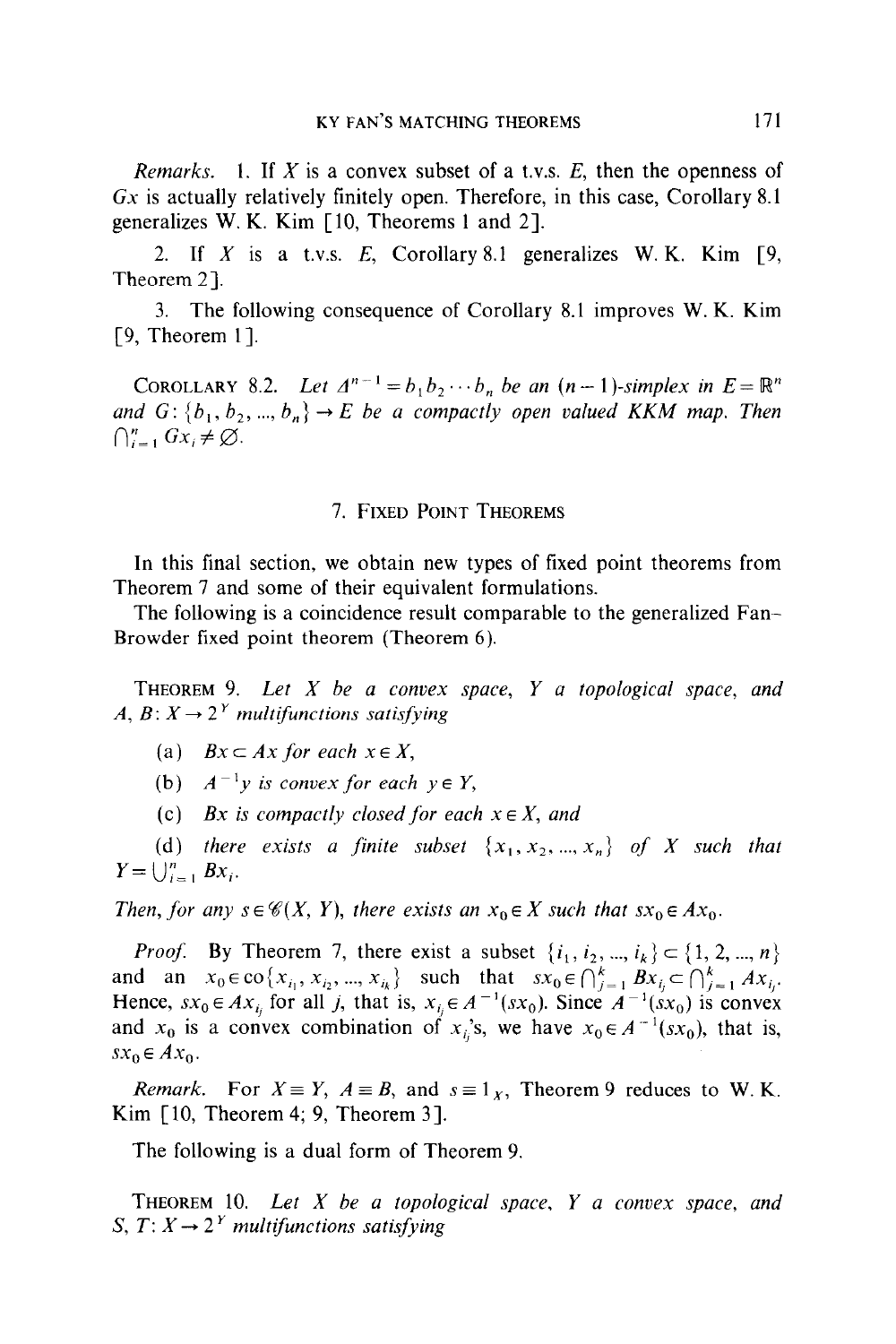- (a)  $Tx \subseteq Sx$  for each  $x \in X$ ,
- (b) Sx is convex for each  $x \in X$ ,
- (c)  $T^{-1}y$  is compactly closed for each  $y \in Y$ , and

(d) there exists a finite subset  $\{y_1, y_2, ..., y_n\}$  of Y such that  $X = \bigcup_{i=1}^{n} T^{-1} y_i.$ 

Then, for any  $f \in \mathscr{C}(Y, X)$ , there exists a  $y_0 \in Y$  such that  $y_0 \in (Sf)$   $y_0$ .

*Proof.* Define A, B:  $Y \rightarrow 2^X$  by  $Ay = S^{-1}y$  and  $By = T^{-1}y$  for  $y \in Y$ . Noting that  $A^{-1}x = Sx$  and  $B^{-1}x = Tx$  for each  $x \in X$ , it is easy to see that A and B satisfy the conditions of Theorem 9 interchanging X and Y. Therefore, by Theorem 9, for any  $f \in \mathcal{C}(Y, X)$ , there exists a  $y_0 \in Y$  such that  $f_{y_0} \in Ay_0 = S^{-1}y_0$ , that is,  $y_0 \in (Sf)$   $y_0$ . This completes our proof.

For  $X \equiv Y$ ,  $S \equiv T$ , and  $s \equiv 1<sub>x</sub>$ , we have the following:

COROLLARY 10.1. Let X be a convex space and  $T: X \rightarrow 2^X$  an u.s.c. multifunction such that

- (1) Tx is convex for each  $x \in X$ , and
- (2) X can be covered by a finite number of  $T^{-1}x$ 's.

Then T has a fixed point.

*Proof.* Note that each  $T^{-1}x$  is closed since T is u.s.c.

Remark. W. K. Kim [10, Corollary 1; 9, Theorem 4] assumed that, instead of (2), there exists a finite subset K of X such that  $Tx \cap K \neq \emptyset$  for every  $x \in X$ , and obtained Corollary 10.1.

In fact, let  $K = \{x_1, x_2, ..., x_n\}$ . Then for any  $x \in X$ , there is an  $x_i \in Tx$ , whence  $x \in T^{-1}x_i$ .

The following geometric forms of Theorem 9 are easily seen to be equivalent to each other.

THEOREM 11. Let  $X$  be a convex space,  $Y$  a topological space, and A,  $B \subset X \times Y$  sets satisfying

(i)  $B \subset A$ ,

- (ii) for each  $y \in Y$ ,  $\{x \in X : (x, y) \in A\}$  is convex,
- (iii) for each  $x \in X$ ,  $\{y \in Y: (x, y) \in B\}$  is compactly closed, and

(iv) there exists a finite subset  $\{x_1, x_2, ..., x_n\}$  of X such that for any  $y \in Y$ ,  $(x_i, y) \in B$  for some i,  $1 \le i \le n$ .

Then, for any  $s \in \mathcal{C}(X, Y)$ , there exists an  $x_0 \in X$  such that  $(x_0, sx_0) \in A$ .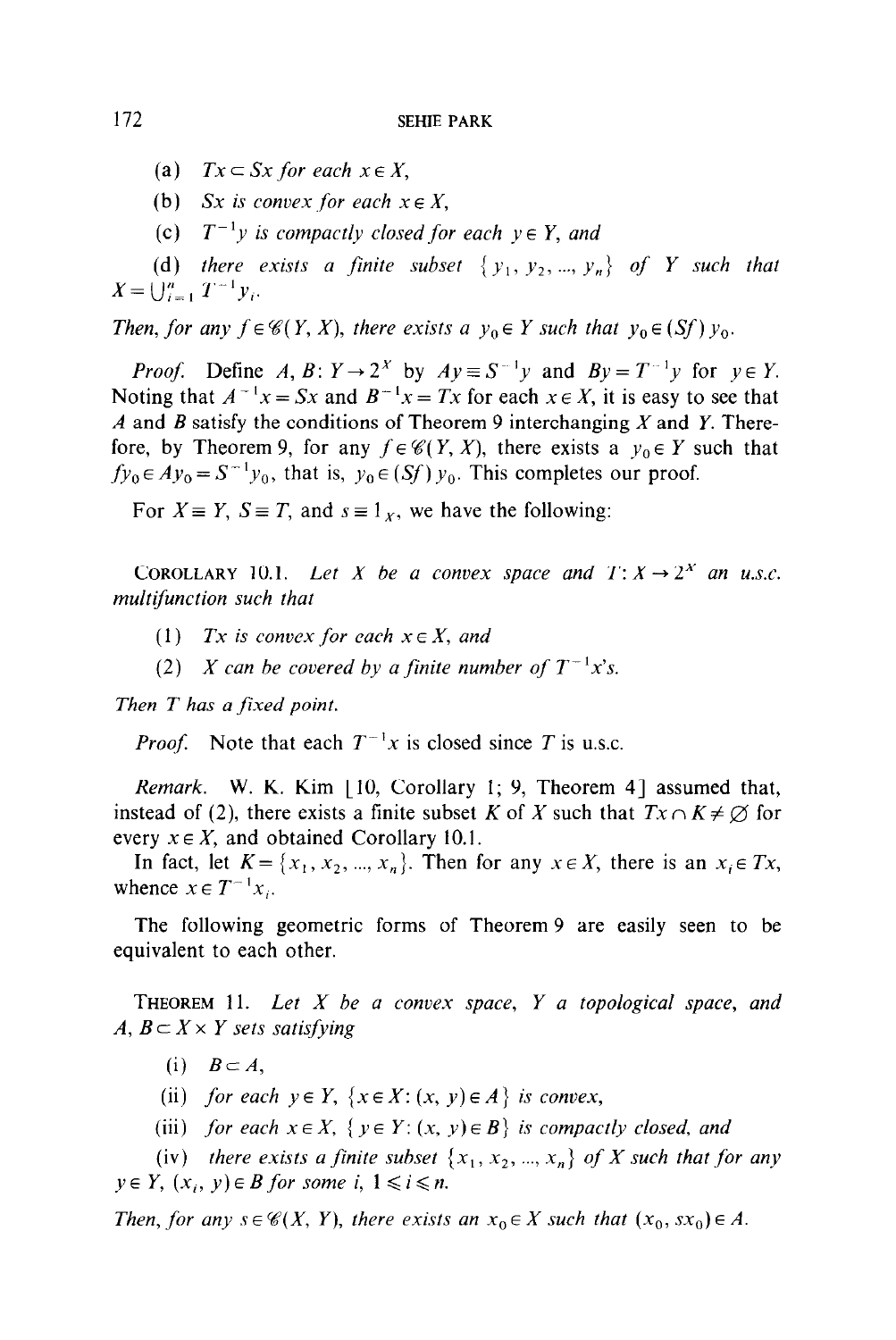**THEOREM** 12. Let  $X$  be a convex space,  $Y$  a topological space, and  $B \subset A \subset Z$  sets. Let  $g: X \times Y \to Z$  be a function satisfying

(1) for each  $y \in Y$ ,  $\{x \in X : g(x, y) \in A\}$  is convex,

(2) for each  $x \in X$ ,  $\{y \in Y : g(x, y) \in B\}$  is compactly closed, and

(3) there exists a finite subset  $\{x_1, x_2, ..., x_n\}$  of X such that for any  $y \in Y$ ,  $g(x_i, y) \in B$  for some i,  $1 \le i \le n$ .

Then, for any  $s \in \mathcal{C}(X, Y)$ , there exists an  $x_0 \in X$  such that  $g(x_0, sx_0) \in A$ .

The following alternative for two functions is useful.

**THEOREM** 13. Let X be a convex space, Y a topological space, and  $\alpha \ge \beta$ . Let f,  $g: X \times Y \to \mathbb{R} \cup \{ +\infty \}$  be functions satisfying

- (i)  $g(x, y) \le f(x, y)$  for each  $(x, y) \in X \times Y$ ,
- (ii) for each  $y \in Y$ ,  $\{x \in X : f(x, y) \ge \beta\}$  is convex, and
- (iii) for each  $x \in X$ ,  $\{y \in Y : g(x, y) \ge \alpha\}$  is compactly closed.

Then either

(1) for any finite subsets  $\{x_1, x_2, ..., x_n\}$  of X, there exists a  $y_0 \in Y$ such that  $g(x_i, y_0) < \alpha$  for all i,  $1 \le i \le n$ , or

(2) for any  $s \in \mathcal{C}(X, Y)$ , there exists an  $x_0 \in X$  such that  $f(x_0, sx_0) \ge \beta$ .

*Proof.* For each  $x \in X$ , let

$$
Ax \equiv \{ y \in Y : f(x, y) \ge \beta \},
$$
  

$$
Bx \equiv \{ y \in Y : g(x, y) \ge \alpha \}.
$$

Then by Theorem 9, we have the conclusion.

Moreover, we can obtain Theorem 9 from Theorem 13.

*Proof of Theorem 9 using Theorem 13. Just choose*  $\alpha = \beta = 1$  and  $f, g: X \times Y \rightarrow \mathbb{R}$  defined by

$$
g(x, y) = \begin{cases} 1 & \text{if } y \in Bx, \\ 0 & \text{if } y \notin Bx, \end{cases} \qquad f(x, y) = \begin{cases} 1 & \text{if } y \in Ax, \\ 0 & \text{if } y \notin Ax. \end{cases}
$$

*Remark.* In Theorem 13, the conditions (ii) and (iii), resp., can be replaced by the following:

(ii)'  $f(\cdot, y)$  is quasi-concave (that is,  $\{x \in X : f(x, y) > \alpha\}$  is convex for any  $\alpha \in \mathbb{R}$ ).

(iii)'  $g(x, \cdot)$  is u.s.c. on compact subsets of Y (that is, { $y \in Y: g(x, y) \ge \alpha$ } is compactly closed for any  $\alpha \in \mathbb{R}$ ).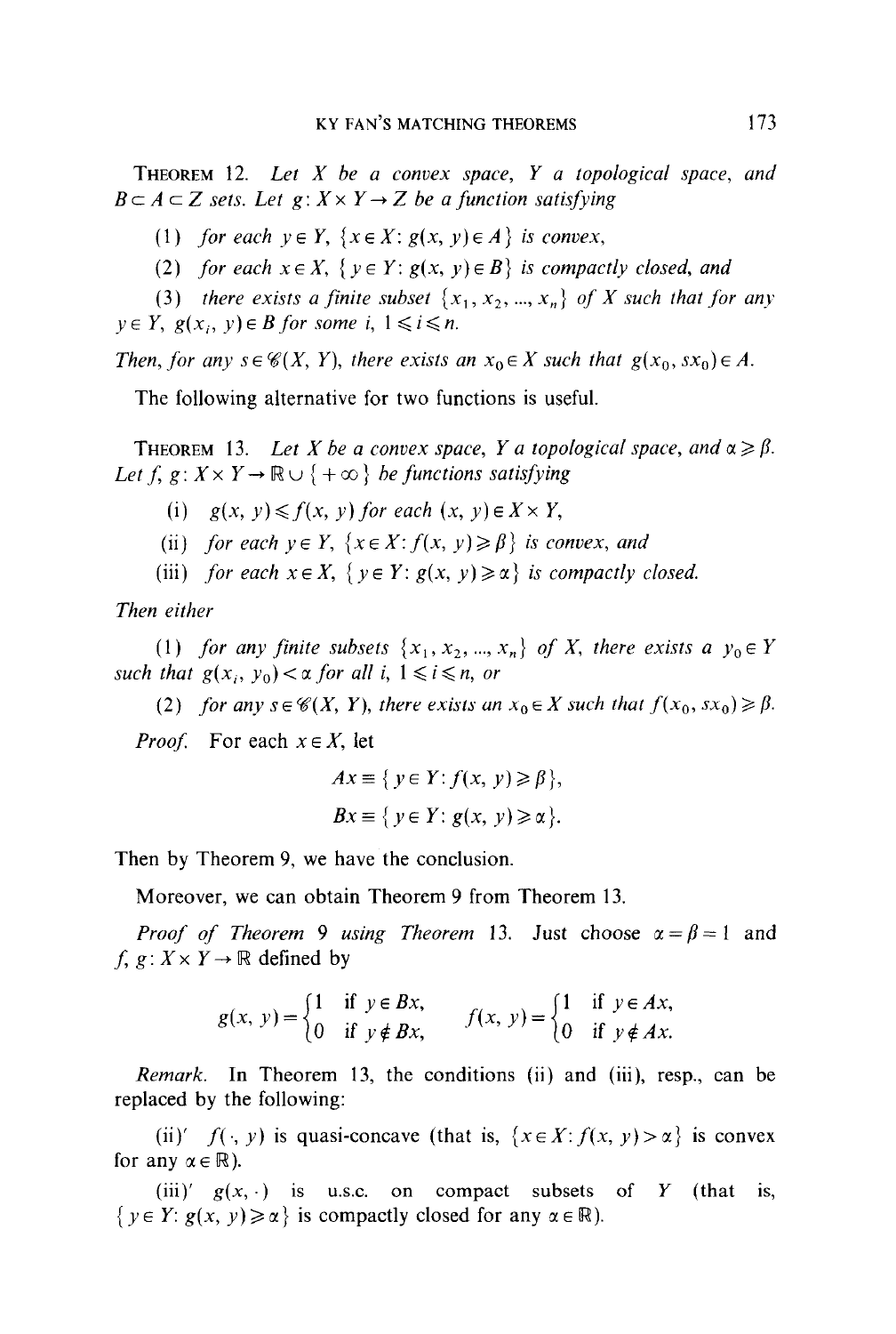The dual form of Theorem 13 in the case where  $X \equiv Y$  and  $f \equiv g$  can be stated as follows:

COROLLARY 13.1. Let X be a convex space,  $\alpha \geq \beta$ , and  $g: X \times X \rightarrow$  $\mathbb{R} \cup \{ +\infty \}$  a function satisfying

(a) for each  $y \in X$ ,  $\{x \in X : g(x, y) \leq \beta\}$  is convex,

(b) for each  $x \in X$ ,  $\{y \in X : g(x, y) \le \alpha\}$  is compactly closed, and

(c) there exists a finite subset  $\{x_1, x_2, ..., x_n\}$  of X such that for any  $y \in X$ ,  $g(x_i, y) \leq \alpha$  for some i,  $1 \leq i \leq n$ .

Then, for any  $s \in \mathcal{C}(X, X)$ , there exists an  $x_0 \in X$  such that  $g(x_0, s x_0) \leq \beta$ .

Remark. In Corollary 13.1, the conditions (a) and (b) resp., can be replaced by the following:

- (a)'  $g(\cdot, y)$  is quasi-convex.
- (b)'  $g(x, \cdot)$  is l.s.c. on compact subsets of X.

From Corollary 13.1, we obtain a fixed point theorem:

COROLLARY 13.2. Let  $(X, d)$  be a metric compact convex space such that every ball is convex. Then every  $f \in \mathcal{C}(X, X)$  has a fixed point.

*Proof.* Since  $\{y \in X : d(x, y) \le \varepsilon\}$  is convex and closed for any  $x \in X$  and  $\epsilon > 0$ . Since X is compact, it is covered by a finite number of open  $\epsilon$ -balls, and hence by closed  $\varepsilon$ -balls. Therefore, by Corollary 13.1, we have an  $x_{\varepsilon} \in X$ such that  $d(x_{\varepsilon}, fx_{\varepsilon}) \leq \varepsilon$ . Since X is compact, we may assume that for some sequence  $\varepsilon_n \to 0$  we have  $x_{\varepsilon_n} \to y \in X$ . Since f is continuous, we have  $fy = y$ .

Remarks. 1. In a normed space, every ball is convex. Therefore, Corollary 13.2 generalizes the Schauder fixed point theorem [ 141.

2. We have deduced Theorems 7-13 and Corollary 13.2 from the Kakutani fixed point theorem, which is logically equivalent to the Brouwer fixed point theorem. Therefore, all of Theorems 1–13 and Corollaries 13.1 and 13.2 are logically equivalent to the KKM theorem, the Sperner lemma, and the Brouwer fixed point theorem.

Finally, from Theorem 13, we have the following:

COROLLARY 13.3. Let X be a convex space and  $f: X \times X \to \mathbb{R}$  a function satisfying

- (i) for each  $y \in X$ ,  $f(\cdot, y)$  is quasi-concave,
- (ii) for each  $x \in X$ ,  $f(x, \cdot)$  is u.s.c. on compact subsets of X, and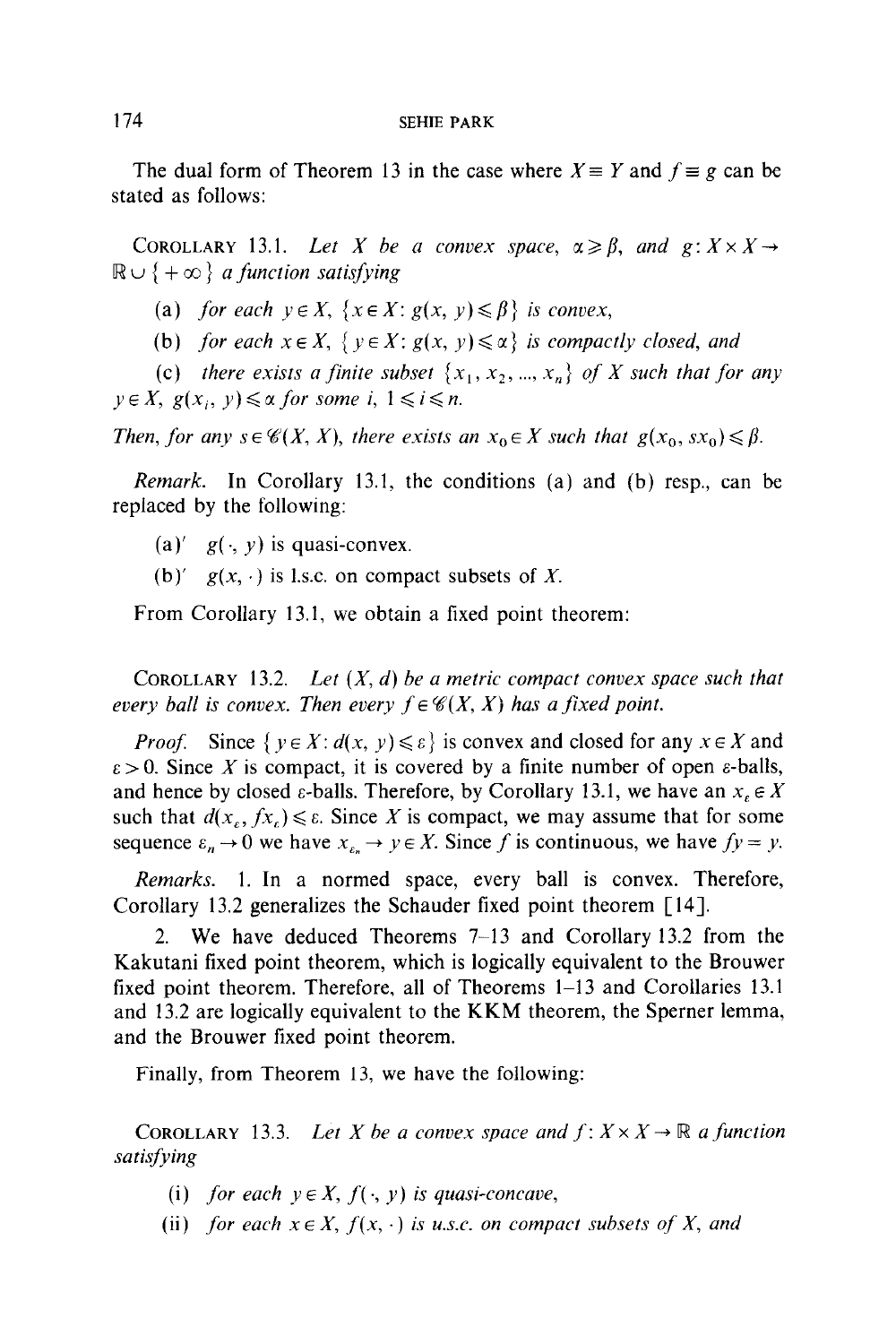(iii) for any  $\alpha \in \mathbb{R}$ , there exists a finite subset  $\{x_1, x_2, ..., x_n\}$  of X such that for any  $y \in X$ ,  $f(x_i, y) \geq \alpha$  for some i,  $1 \leq i \leq n$ .

Then the restriction of f to the diagonal of  $X \times X$  is not bounded from above.

*Proof.* For any  $\alpha \in \mathbb{R}$ , by Theorem 13, there exists an  $x \in X$  such that  $f(x, x) \geq \alpha$ .

COROLLARY 13.4. Let X be a compact convex space and  $f: X \times X \to \mathbb{R}$  a function satisfying

- (i) for each  $y \in X$ ,  $f(\cdot, y)$  is quasi-concave,
- (ii) for each  $x \in X$ ,  $f(x, \cdot)$  is continuous, and
- (iii) for any  $\alpha \in \mathbb{R}$ , there exist x,  $y \in X$  such that  $f(x, y) > \alpha$ .

Then the restriction of f to the diagonal of  $X \times X$  is not bounded from above.

*Proof.* Let  $Ax \equiv \{y \in X : f(x, y) > \alpha\}$ . Then  $\{Ax : x \in X\}$  is an open covering of X. Therefore, the condition (iii) of Corollary 13.3 holds.

Remark. Corollary 13.4 includes W. K. Kim [10, Theorem 5; 9, Corollary 21.

#### **REFERENCES**

- 1. H. BEN-EL-MECHAIEKH, P. DEGUIRE, AND A. GRANAS, Une alternative non lineaire en analyse convexe et applications, C. R. Acad. Sci. Paris  $295$  (1982),  $257-259$ .
- 2. F. E. BROWDER, The fixed point theory of multi-valued mappings in topological vector spaces, Math. Ann. 177 (1968), 283-301.
- 3. J. DUGUNDJI AND A. GRANAS, KKM-maps and variational inequalities, Ann. Scuolo Norm. Sup. Pisa 5 (1978), 679-682.
- 4. K. FAN, Fixed-point and minimax theorems in locally convex topological linear spaces, Proc. Nat. Acad. Sci. U.S.A. 38 (1952), 121-126.
- 5. K. FAN, A generalization of Tychonoff's fixed point theorem, Math. Ann. 142 (1961), 305-3 10.
- 6. K. FAN, Some properties of convex sets related to fixed point theorems, Math. Ann. 266 (1984), 519-537.
- 7. I. L. GLICKSBERG, A further generalization of the Kakutani fixed point theorem, with application to Nash equilibrium points, *Proc. Amer. Math. Soc.* 3 (1952), 170-174.
- 8. S. KAKUTANI, A generalization of Brouwer's fixed-point theorem, Duke Math. J. 8 (1941). 451459.
- 9. W. K. KIM, Some applications of the Kakutani fixed point theorem, J. Math. Anal. Appl. 121 (1987), 119-122.
- 10. W. K. KIM. Some intersection theorems of the KKM-maps, Bull. Korean Math. Soc. 24 (1987), 139-144.
- 11. H.-M. Ko AND K.-K. TAN, A coincidence theorem with applications to minimax inequalities and fixed point theorems. Tamkang J. Math. 17 (1986), 37-45.